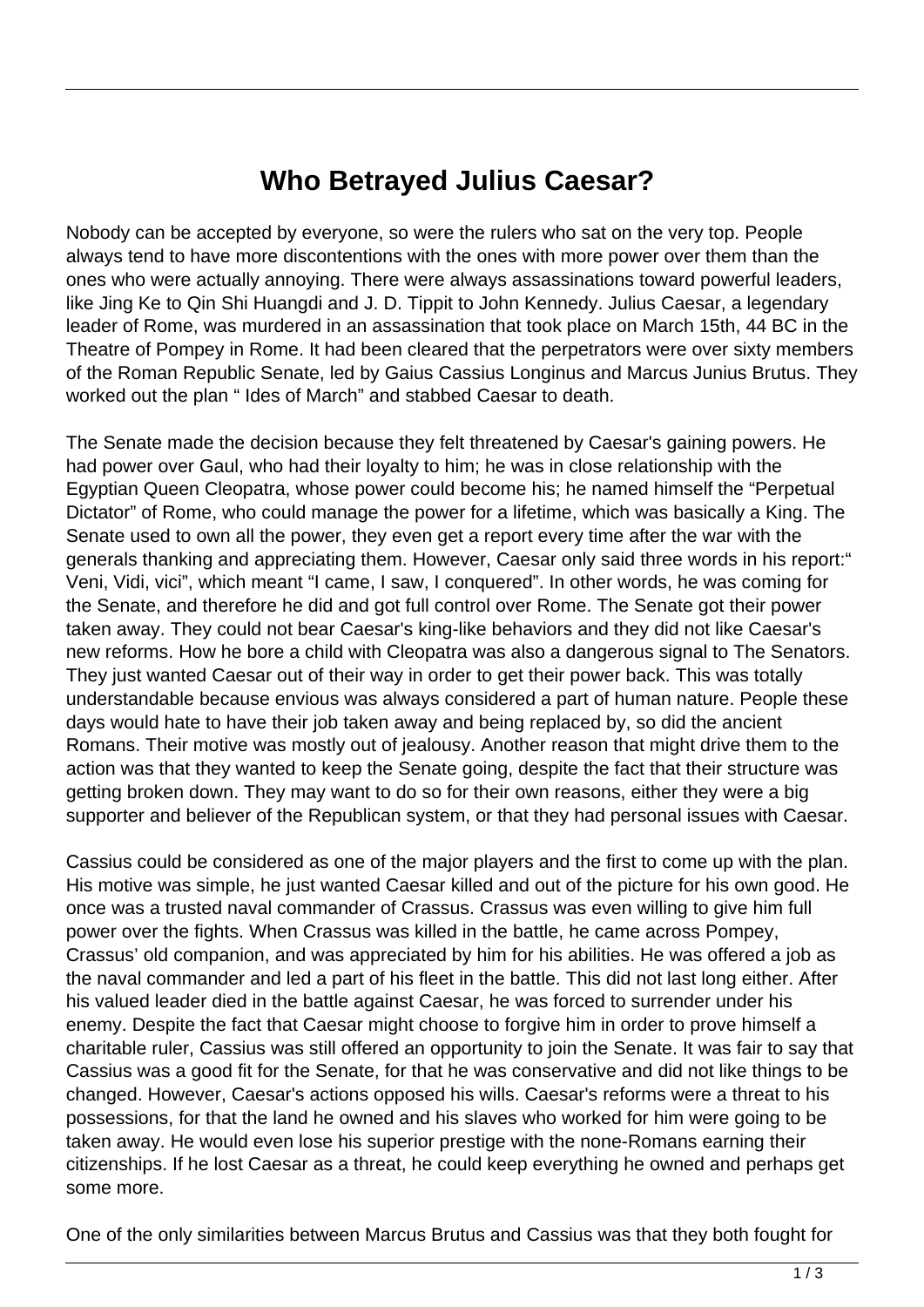Pompey during Caesar's Civil War. Unlike Cassius, Marcus Brutus choose to confess to Caesar right after the war and apologized to him. Caesar forgave him immediately, just like what he did to Cassius, but he also got in Caesar's inner circle because they were once close, so close that some even suspected him to be Caesar's secret son. He chose to join the assassination mainly because of the impact of his uncle, who raised him up. Quintus Servilius Caepio was a big believer and supporter of the Senate. Under his influence, Marcus Brutus tended to be bothered by Caesar's king-like behaviors. Like most of the Senators, he was not used to having a king around. This thought made him easily affected by Cassius, he betrayed his friend and even became one of the main assassins. Clearly, it was difficult for Caesar to believe that he also took part in the assassination. Caesar finally gave up to fight back after he came up and stabbed him. The dictator spoke his last words: "Et Tu, Brute?" which meant: "You too? My child?" Then he covered his head with his cape and fell down, embracing the death that was waiting for him.

Another perpetrator closed to Caesar was Decimus Junius Brutus Albinus, who used to be a trusted friend. Decimus Brutus fought on Caesar's side during the wars and was also a part of Caesar's inner circle. Their relationship used to be so close that he thought he should get a split of Caesar's properties and powers, even the throne after he passes away since he was Caesar's close friend. He was jealous of Caesar's adopted son who was obviously going to inherit everything and the crown as king. Knowing that there was no way for him to get the power, and thinking that he could get more rights if Caesar was out of the way, he turned his back to his former good friend. However, he was still the most trusted Senator to Caesar, if not then he would not have been the one to persuade Caesar into going to the theater when he was hesitating.

Despite Servilius Casca was not a part of the major players, he could also be considered as a culprit to blame. Casca was the first to make the actual move while Caesar was distracted by Tullius Cimber. With worries in his mind, he stabbed Caesar in the neck. The wound was neither deep nor moral, which gave Caesar the chance to grab his hand and not the dagger. Feeling scared and in danger under Caesar's accusations, he turned to the other Senators and asked for help. The rest of the Senators then rushed up with their weapons. In other words, Casca was the one to finally start the assassination. He was one of the subordinates of the attack, for that he took part in this for an unknown motive, and he was not the only one. Many might be talked into this idea while it might be against one's will. Yet, what they did still could not be justified.

It might seem like all the perpetrators had their reasons. However, they did not consider Caesar's side of the problem. After the death of Cras sus, the great balance of the "Three Man Rule" was broken, Caesar and Pompey were left in the competition against each other overpower. It was just a matter of time for one of them to finally win over all the power since it was what they both desired. Even if Pompey was the one to win the victory, he would also make himself king, or a lifetime ruler. This would not have been a surprise for the Senators since they were once under the rule of kings. Sulla, who was the first to take the title "Perpetual Dictator", was obviously going to have an influence on Pompey, since he was once a general of Sulla's. The act of Caesar was considered a crisis because it was a matter of circumstance, with him gaining more and more power. After conquering all of Gaul and defeating Pompey, he even got in a relationship with Cleopatra and helped her to gain power, knowing that someday it will be in his control… Yet it was fair to say that Caesar had good intentions for Rome. The reforms he worked on reflected how he wanted to improve Rome by inspiring the poor to work for themselves and offered them more chances. He even made plans to reorganize coinage and